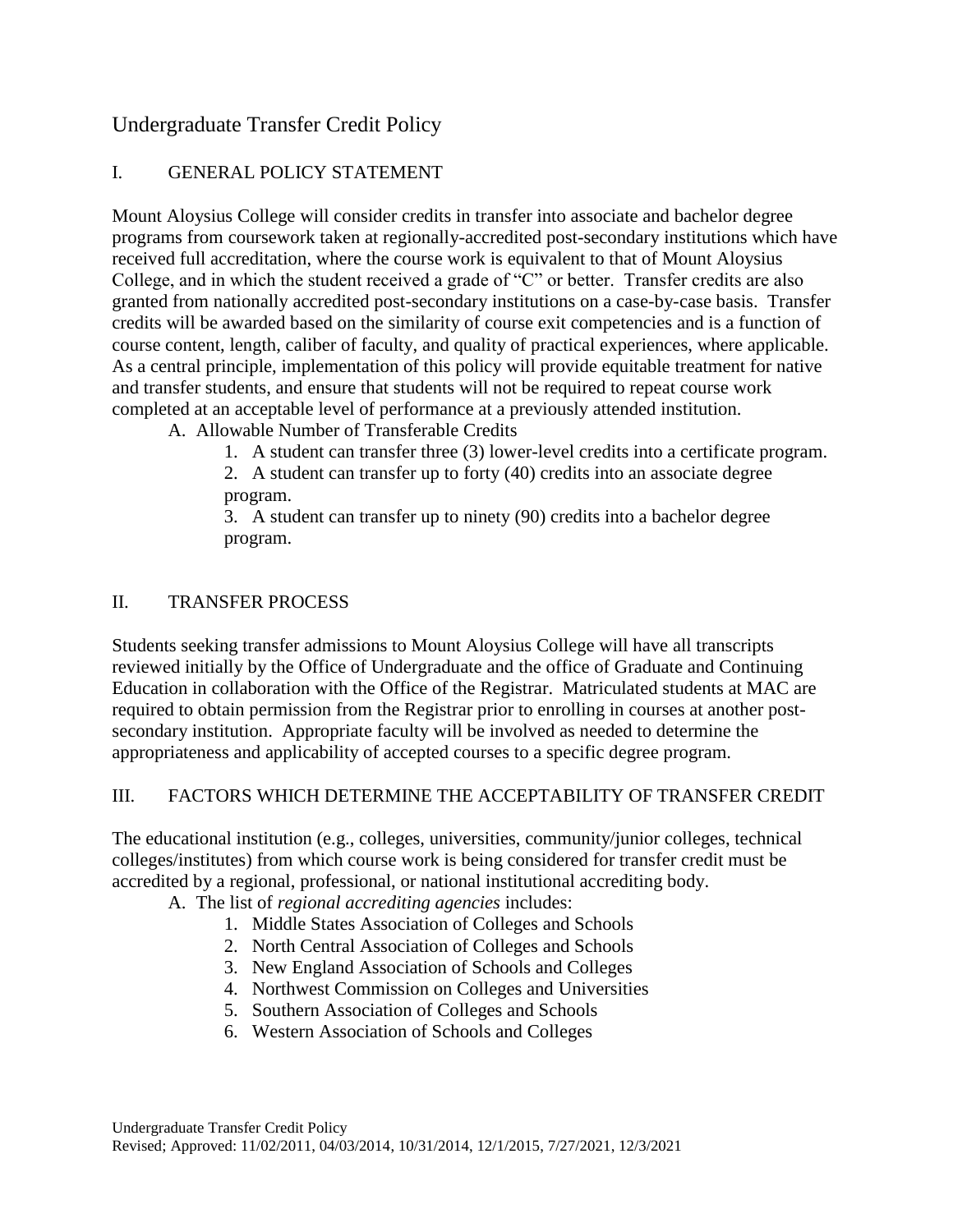B. *National accrediting agencies* in the U.S. must be recognized by the Council for Higher Education Accreditation (CHEA) and/or by the Secretary of the U.S. Department of Education.

C. The review by *professional accreditation bodies* extends only to courses taught in the discipline of the professional accreditation.

D. Course work offered at collegiate institutions that do not hold national, regional, or professional accreditation by a recognized body is not eligible for evaluation or the award of transfer credit.

E. The foreign government or state governmental agency of a foreign country must formally recognize an educational institution as offering post-secondary school instruction leading toward a degree or diploma comparable to that offered at Mount Aloysius College.

F. Education in a foreign country sponsored by an accredited American college or university is governed by the American school's accreditation.

G. Seminars, workshops, training programs and other formal learning experiences provided by non-collegiate agencies and organizations (e.g., Armed Forces, corporate training programs, Microsoft certifications) may be eligible for consideration in the evaluation process. The following criteria will be used in aiding credit determination:

1. Courses must be similar in content, nature and intensity to courses offered by the discipline at Mount Aloysius College;

2. The course must carry a credit recommendation from the American Council on Education (ACE);

3. All other formal learning experiences provided by non-collegiate agencies and organizations must appear on an official transcript from ACE;

4. Learning experiences occurring outside the purview of an accredited academic institution and outside the evaluation scope of the ACE are not eligible for credit consideration;

5. Credit for military education and basic training is awarded in accordance with recommendations of the American Council on Education as outlined in the *Guide to the Evaluation of Educational Experiences in the Armed Service* or ACE.

H. Credit by examination include Advanced Placement (AP), College Level Examination Program (CLEP), other examinations, and The Defense Activity for Non-Traditional Educational Support (DANTES).

1. Official score reports must be submitted to be eligible for transfer acceptance.

2. Departmental and institutional challenge exams from other colleges or universities will not be considered for transfer credits.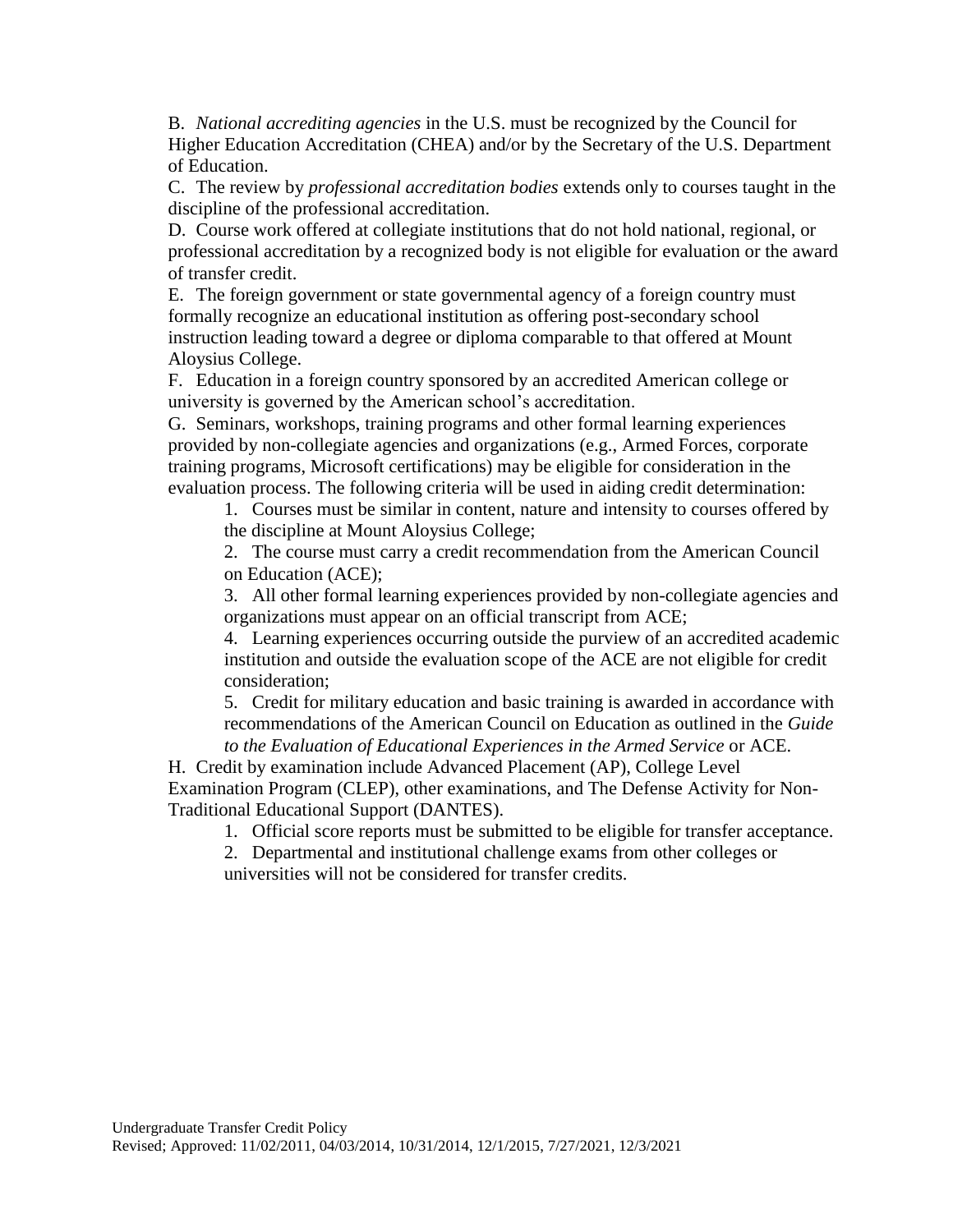#### IV. DETERMINATION OF COURSE EQUIVALENCIES

The determination of the comparability of course work in content, nature, and intensity will be measured against MAC courses. Coursework that is transferred or accepted for credit must represent collegiate coursework relevant to the degree being sought, with course content and level of instruction resulting in student competencies at least equivalent to those of student enrolled in MAC's own degree programs. Equity will be maintained between transfer credit and resident credit.

A. Credit equivalency is based on a course-by-course review:

1. Courses that are less rigorous than the minimum offering in the corresponding discipline at MAC will not be eligible to transfer as program requirements.

2. It is possible for a combination of courses from another single institution to present the same material as a single course at MAC. Credit may be transferred in an amount equal to the corresponding MAC course(s) when the review yields a sufficient degree of comparability in content, nature, and intensity between the combination of the presenting institution's courses and the corresponding MAC courses.

3. Transferred courses which do not meet College Core requirements, or specific programmatic requirements, or which have no MAC equivalency will transfer as free elective credit.

a) Credit for physical education coursework earned at other intuitions, which counted towards degree completion, will be transferred as elective credits. A student my transfer in up to six (6) credits of physical education credit to the College.

b) Credit for freshman/First Year experience course work will be transferred as elective credits.

4. No credit shall be awarded for remedial, developmental work, or basic technical skills (such as typing, shorthand, real estate, technical drawing, etc). 5. Coursework in technology and science that has been completed more than seven (7) years previously will not transfer as major requirements, only elective credits.

6. Credits earned at an institution that schedules courses on a quarter system will have the credits earned evaluated by rule that one (1) quarter credit is equal to two-thirds (2/3) of a semester credit. Courses that fall into this category may be considered for waiver of the course requirement through departmental approval or the combination of courses, as described above.

7. Coursework that has been completed seven (7) or more years previously may or may not be accepted as transfer credit.

8. The College reserves the right to deny credit for specific courses from any institution, regardless of accreditation.

9. Elective credits awarded for upper-division courses taken at four-year institutions will be designated as upper-division for transfer purposes.

10. Upper level credits earned through an official articulation agreement or through study abroad will apply to the upper division credit hour requirement for graduation.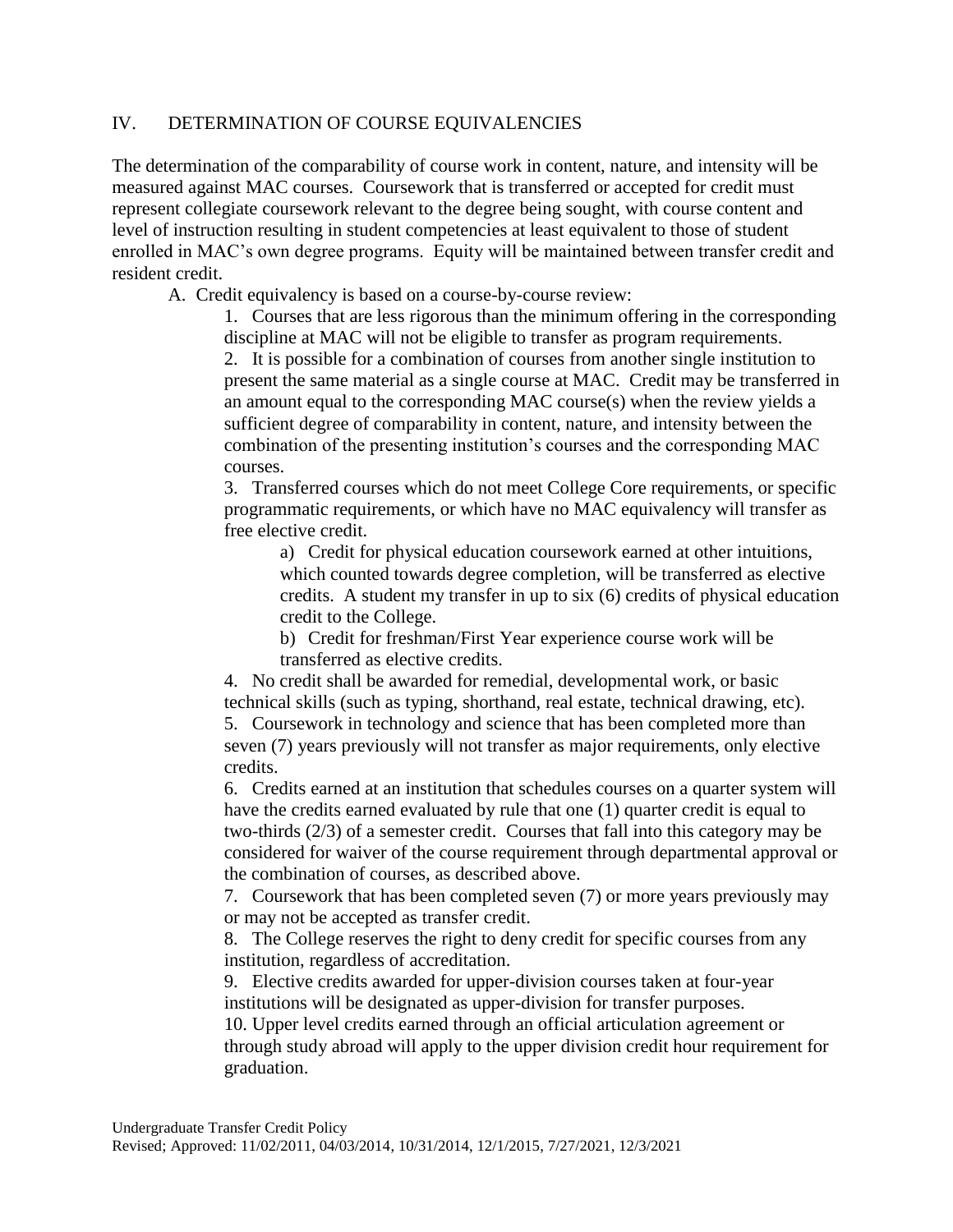B. The Associate of Applied Business, Associate of Applied Science, Associate of Specialized Business/Technical degrees generally do not have the complete set of traditional general education requirements commonly found in Associate of Arts, Associate of Science and baccalaureate degrees. Except for some specially designed "two-plus-two" technical degree programs, they are not designed to articulate with college or university programs. Since these degrees may meet only a portion of the general education requirements, students who choose to extend their studies to a baccalaureate degree or who change to an A.A. or A.S. degree may need a substantial amount of course work to fulfill the College Core requirements.

1. Some advanced technical courses may be consistent with the technical aspects of curricular offerings of certain MAC programs. Applied course work will be evaluated in keeping with the multiple criteria and standards of this policy and will be awarded or denied transfer credit accordingly.

2. An applied course that is awarded College elective credit will be referred to the appropriate department to determine its applicability to specific program requirements.

C. Transfer students who possess an associate's degree from an appropriately accredited institution with a minimum 2.0 gpa may be granted junior standing. A student's standing will be based on the total number of credits the students is able to transfer into the College with grade of C or better. Courses with the grade of less than a C may have allowed the student to complete his or her degree at the initial institution, but courses with grades of less than a C are not transferable. The associate degree could be equated to 60 earned credits and will be applied toward degree requirement for a bachelor's degree; however, it may take the student more than the remaining 60 semester hours to complete all graduation requirements.

1. Students with a two-year degree are not exempt from MAC general education requirements on the basis of their degrees. Such students will receive a courseby-course evaluation of their transfer credit that will indicate applicability of their courses to MAC general education and program requirements for degree audit purposes.

2. Students are generally awarded only lower division MAC credit for courses completed at two-year institutions (community/junior colleges).

D. Mount Aloysius College will grant academic credit to students who have successfully **completed a program** at:

1. Pennsylvania Technical Colleges;

2. Accredited trade or technical schools listed in *Transfer Credit Practices of Designated Educational Institutions*, a publication of the American Association of Collegiate Registrar's and Admissions Officers;

3. Other accredited proprietary schools, provided the school is accredited by a regional or national accrediting agency or recognized by the Secretary of Education and/or Council for Higher Education Accreditation (CHEA).

4. Transfer credit will be awarded as follows:

a) Specific requirements in the student's curriculum of study at Mount Aloysius College may be waived or granted equivalency credit by the appropriate department on the basis of vocational-technical training.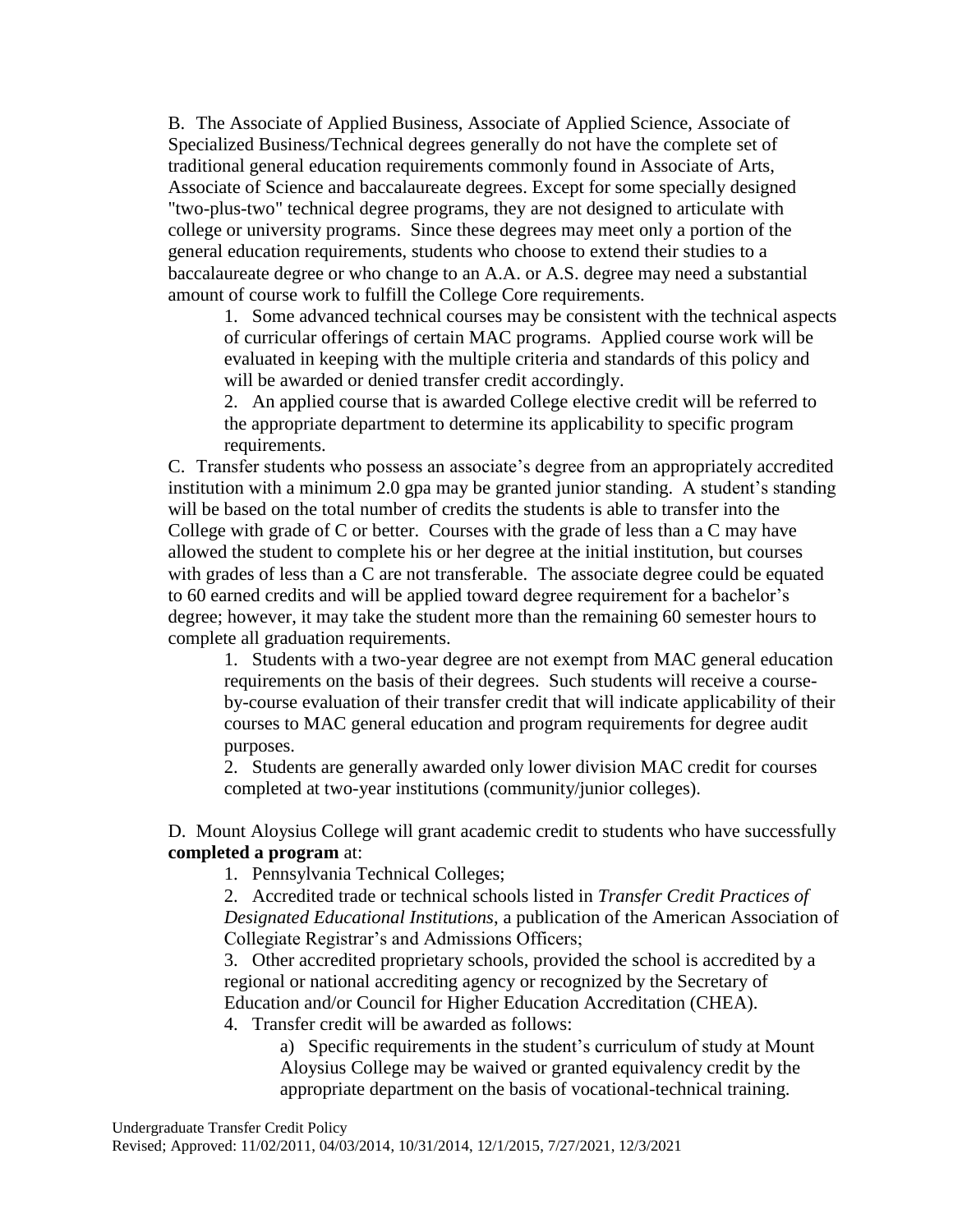1. MAC faculty may require appropriate material and documentation to make their decision.

E. An appeal of a credit transfer decision may be presented to the Registrar in writing, who will determine acceptability of coursework for transfer. This written appeal should contain copies of course syllabi and course descriptions. Documentation of transfer course content and/or the name of the textbooks may be necessary if catalog descriptions are not definitive.

## V. REQUIRED DOCUMENTATION FOR TRANSFER CREDIT CONSIDERATION

A. All course work presented for transfer must appear on an official transcript sent directly from the original teaching institution.

B. Copies, facsimiles or student carried transcripts will not be accepted. They may be used for a tentative evaluation only by the Admissions Office.

C. All foreign transcripts, not issued in English, must have an accompanying translation certified by a professional translation service (e.g., World Education Services).

D. Advanced Placement exams are reviewed only with official score reports sent directly from the College Board. Scores of 4 and 5 earn credit in all areas. Scores of 3 waive the course requirement but is not awarded credit.

E. CLEP scores of not less than 50 will be awarded MAC credit. Scores must be sent directly from the College Board.

F. A specific DANTES exam must carry a standard score equal to or above the  $70<sup>th</sup>$ percentile.

1. DANTES Subject Standardized Tests, which are comparable in the nature and scope of material examined to courses offered at MAC, will be considered for transfer credit.

## VI. COLLEGE COURSE WORK DURING HIGH SCHOOL

Mount Aloysius College will consider courses taken prior to high school graduation for transfer credit.

A. The course/s must be offered by a regionally accredited college or university and be eligible for acceptance into a degree program at the sponsoring college or university. B. The course must carry a grade of C or better and be similar in content, nature, and intensity to courses offered at MAC

C. The course must be presented on an official transcript issued by the sponsoring college or university.

#### VII. CONTINUING EDUCATION UNITS

A maximum of 12 credits can be earned from Continuing Education Units and a certification from American Council on Education (ACE) and/or International Association for Continuing Education and Training (IACET) would be required; certificate must be dated within 5 years.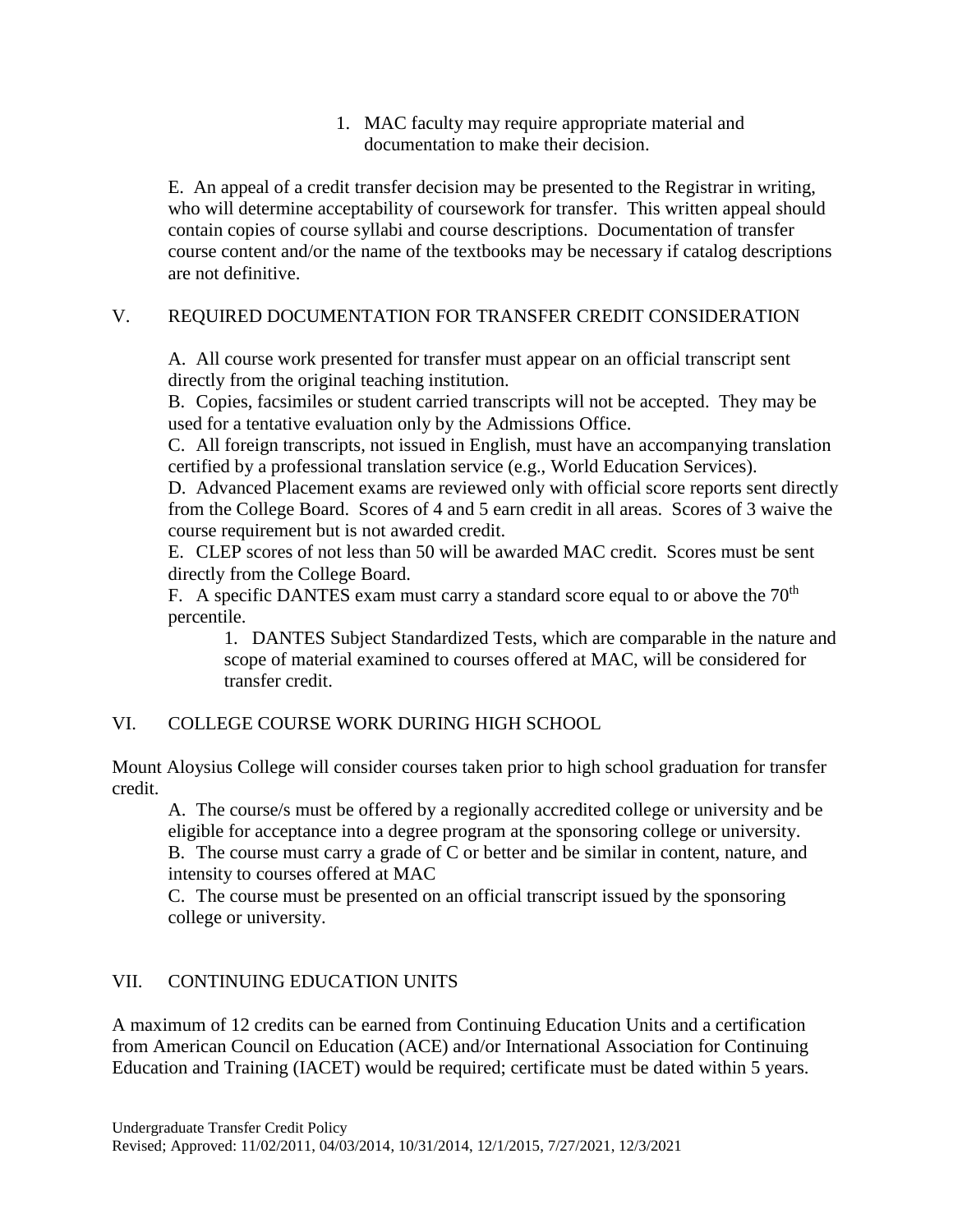Guiding Principles: Continuing education units, or CEUs, are awarded by many education and training providers to signify successful completion of non-credit programs and courses intended to improve the knowledge and skills of working adults. Among the most common uses of CEUs are to record refresher, transitional, or knowledge improvement accomplishments for professional workers undergoing what is called continuing professional education.

The typical CEU represents approximately ten (10) contact hours of experience in a structured continuing education experience (class, seminar, retreat, practicum, self-study, etc.) that is supervised in some way by a qualified continuing education provider.

CEUs are similar in theory to academic credits but differ in two important respects:

1. CEUs are not awarded for academic study and do not represent, or provide, academic credit; and

2. They may be awarded for a variety of experiences in different settings whose only common criterion is that they be measurable, supervised educational or training experiences with defined starting and ending points.

## CEU CONVERSION

Some CEUs can be converted into academic credit hours. This is done by both higher education institutions and special examining and assessment services. Academic credit can only be granted for CEUs if (1) the subject matter and nature of the CEU experience is approved as applicable to consideration for academic credit; (2) the continuing education experience has been analyzed for content and level and, if necessary, the person holding the CEUs has been examined; and (3) a formal recommendation is made by competent academic authorities (faculty, review board, etc.) based on an agreed conversion formula. CEUs are most commonly converted via a formula that considers at least ten (10) CEUs to equal a single academic credit hour.

The most authoritative U.S. guide to CEUs is provided by the International Association for Continuing Education and Training (IACET).

## VIII. TRANSFER APPLICANTS WITH PRIOR NURSING CREDIT

Transfer applicants who have had previous nursing education courses are required to:

- A. meet the matriculation requirements as stated above for transfer students; and
	- B. sign and send to the previous nursing program(s) a request for a confidential reference.

Undergraduate Transfer Credit Policy In addition, the applicant may apply to take a challenge exam(s). To begin the challenge exam process, the applicant must submit a course syllabus and calendar to the Department Chairperson a minimum of five (5) weeksprior to the start of the semester. An applicant wishing to challenge a course must have successfully completed a comparable course (including clinical if applicable) at an accredited school within the past three (3) years; coursesolder than three years may not be challenged. The following

Revised; Approved: 11/02/2011, 04/03/2014, 10/31/2014, 12/1/2015, 7/27/2021, 12/3/2021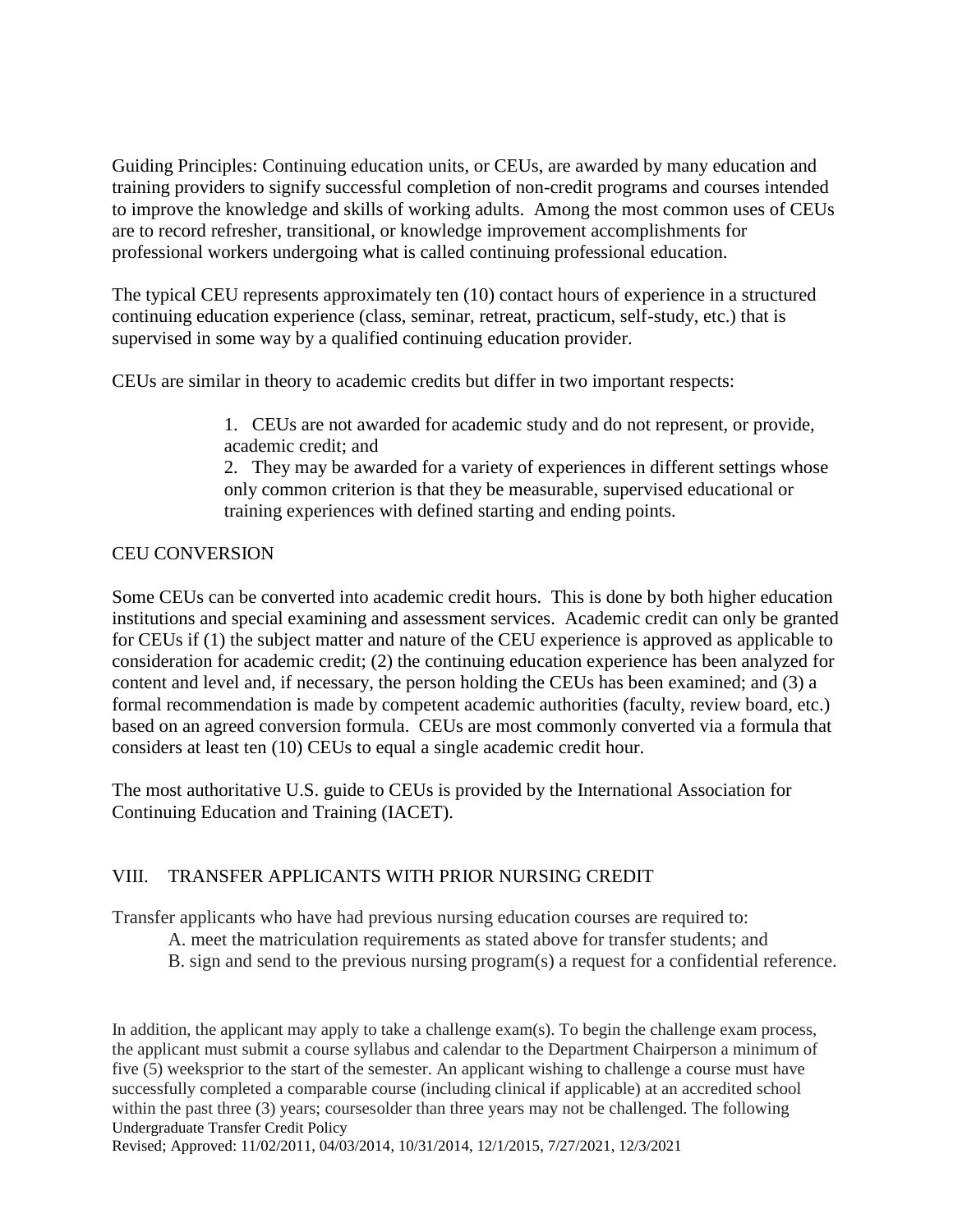Associate of Science in Nursing courses must be challenged and successfully passed in consecutive order:

- 1. NUAS130 Adult Nursing I (7 credits)
- 2. NUAS240 Nursing of the Family (5 credits)
- 3. NUAS220 Nursing Pharmacology (3 credits)
- 4. NUAS275 Mental Health Nursing (2 credits)

## IX. INTERNATIONAL BACCELAUARTE POLICY

## **Rationale**

The International Baccalaureate Program (IB) is a two-year pre-university course designed for high school juniors and seniors who are able and interested in challenging reading, thinking and writing.

The IB program is comprehensive, adhering to worldwide standards, and is designed to provide students with a balanced education. It includes all the main liberal arts disciplines: languages, social sciences, experimental sciences, mathematics and humanities.

Successful completion of the program earns for the student a diploma recognized for university admission throughout the world. Mount Aloysius College recognizes graduates of this program by awarding both credit and placement for specific scores on the IB examinations.

Students may earn College course credits by demonstrating a specified level of performance on selected standard level (SL) and higher level (HL) prior to enrolling at the College. For credit to be awarded, students must earn a score of 5 or above on either level of exam. Students must forward IB examination scores to the College to initiate the credit review process.

IB credit granted by other colleges/universities does not automatically translate into course credit at Mount Aloysius College and original IB examination scores must be submitted for determination of credits to be awarded.

## **Procedure**

- 1. IB examinations are scored on a 7-point scale, and students earn grades ranging from 1 (very poor) to 7 (excellent).
- 2. Mount Aloysius College awards a minimum of three semester credits for each **standard level (SL)** and **higher level (HL)** International Baccalaureate (IB) exam passed with a **grade of 5 or better**.
- 3. Students submitting IB examination scores to the College should not enroll in courses for which IB credit may be granted.
- 4. Academic departments recommend the college course(s) for which credit shall be awarded based on the score level achieved on the IB examination(s).
- 5. IB credit is considered non-resident credit for purposes of graduation.
- 6. The College will grant up to 24 semester hours of credit to students who successfully complete the International Baccalaureate Diploma Program and receive scores of 5 or higher on exams.

## **Credit Equivalencies**

Undergraduate Transfer Credit Policy Revised; Approved: 11/02/2011, 04/03/2014, 10/31/2014, 12/1/2015, 7/27/2021, 12/3/2021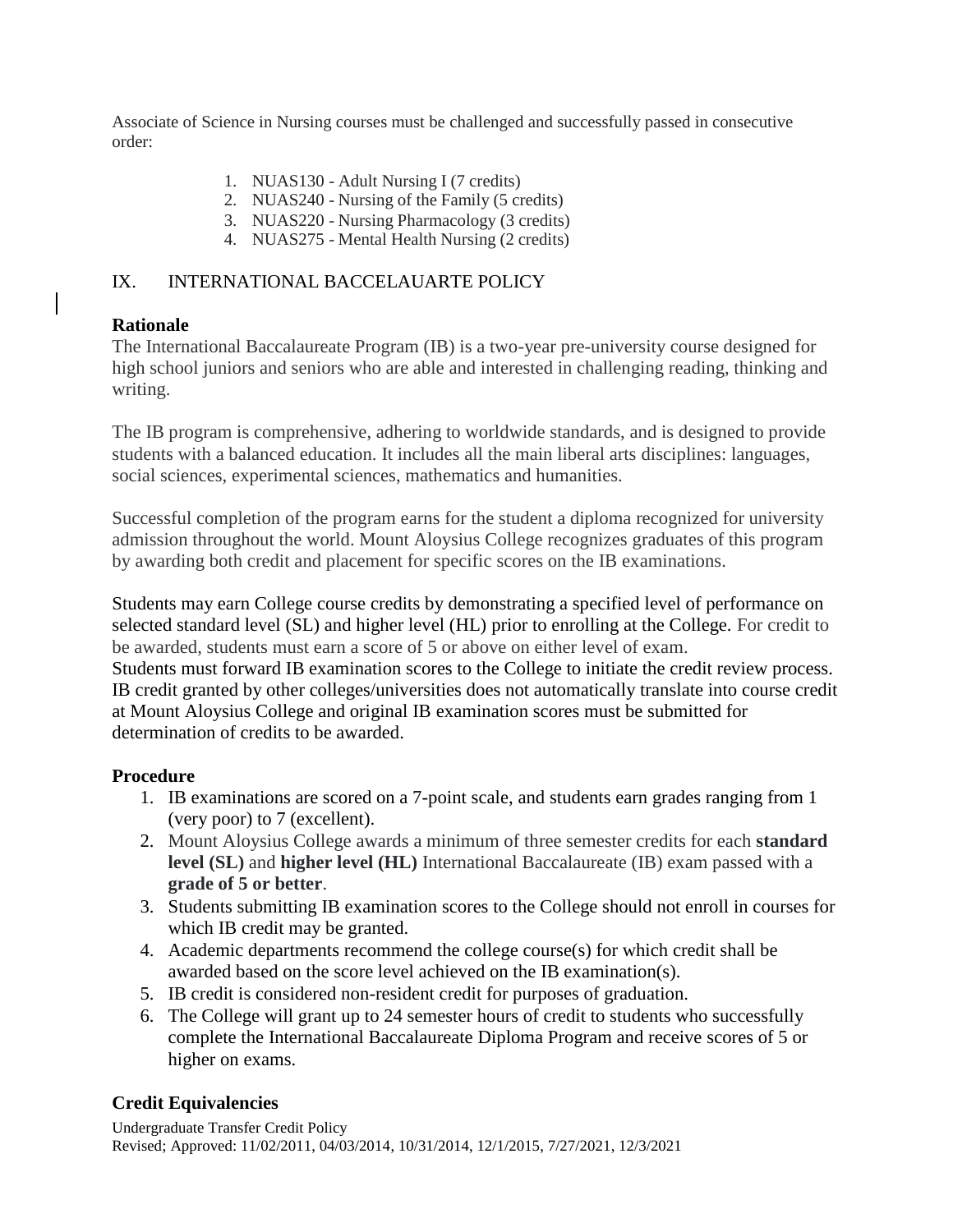| <b>IB</b> Subject      | <b>Required Test</b> | <b>Courses</b>      | <b>Credits</b> |
|------------------------|----------------------|---------------------|----------------|
| <b>Exam</b>            | <b>Score</b>         | <b>Awarded</b>      | <b>Earned</b>  |
| Art                    | HL/SL 5,6,7          | <b>AR Elective</b>  | 3              |
| <b>Biology</b>         | HL/SL 5,6,7          | <b>BL</b> electives | $\overline{4}$ |
| <b>Business</b>        | HL/SL 5,6,7          | <b>BU</b> elective  | 3              |
| Management             |                      |                     |                |
| Chemistry              | HL/SL 5,6,7          | <b>CH</b> Electives | $\overline{4}$ |
| Classical              | HL/SL 5,6,7          | General             | 3              |
| Languages              |                      | Electives           |                |
| Computer               | HL/SL 5,6,7          | $CS230 \&$          | $\overline{4}$ |
| Science                |                      | <b>ICT201</b>       |                |
| Dance                  | HL/SL 5,6,7          | General             | 3              |
|                        |                      | Electives           |                |
| Design                 | HL/SL 5,6,7          | General             | 3              |
| Technologies           |                      | Electives           |                |
| Economics              | HL/SL 5,6,7          | <b>BU</b> or AC     | 3              |
|                        |                      | elective            |                |
| Environmental          | HL/SL 5,6,7          | <b>SC</b> Electives | $\overline{4}$ |
| Systems and            |                      |                     |                |
| Societies              |                      |                     |                |
| Film                   | HL/SL 5,6,7          | General             | 3              |
|                        |                      | Electives           |                |
| Geography              | HL/SL 5,6,7          | <b>GE</b> Elective  | 3              |
| <b>Global Politics</b> | HL/SL 5,6,7          | <b>PS240</b>        | 3              |
| <b>History</b>         | HL/SL 5,6,7          | <b>HS102</b>        | 3              |
| Humanities             | HL/SL 5,6,7          | General             | 3              |
|                        |                      | Electives           |                |
| Information            | HL/SL 5,6,7          | ICT201 &            | $\overline{4}$ |
| Technology in          |                      | <b>CS230</b>        |                |
| <b>Global Society</b>  |                      |                     |                |
| Islamic World          | HL/SL 5,6,7          | <b>HS/PS281</b>     | 3              |
| <b>History</b>         |                      |                     |                |
| Language A1            | HL $5, 6, 7$         | <b>EN102</b>        | 3              |
| Language A2            | HL 5, 6, 7           | <b>EN110</b>        | 3              |
| Language B             | $HL/SL$ 5, 6, 7      | Elective or         | 3              |
|                        |                      | <b>SN101 (SL)</b>   |                |
|                        |                      | or SN102            |                |
|                        |                      | $(HL)$ if           |                |
|                        |                      | applicable          |                |
| Mathematics            | HL/SL 5,6,7          | CM112 &             | 6              |
| HL                     |                      | CM213               |                |
| Mathematics SL         | $HL/SL$ 5,6,7        | CM213               | 3              |
| Music                  | HL/SL 5,6,7          | Elective            | 3              |
| Philosophy             | HL/SL 5,6,7          | PL 101              | 3              |
| Physics                | HL/SL 5,6,7          | <b>SC</b> Electives | $\overline{4}$ |

Undergraduate Transfer Credit Policy

Revised; Approved: 11/02/2011, 04/03/2014, 10/31/2014, 12/1/2015, 7/27/2021, 12/3/2021